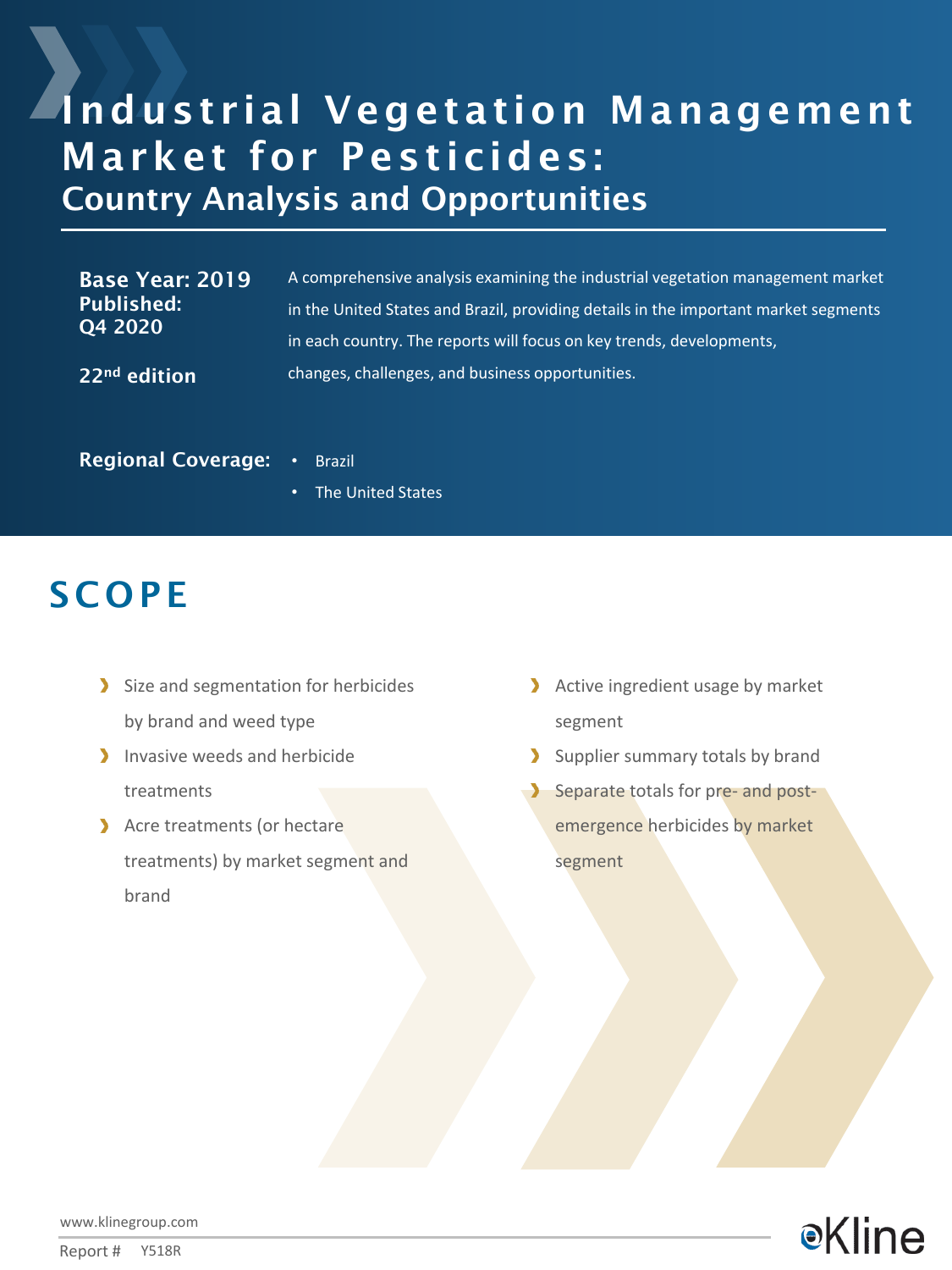# TABLE OF CONTENTS

### Introduction

#### Executive Summary

An overview of the report findings .

#### UNITED STATES

#### Individual Reports for

- Invasive Weed Control
- Forestry
- Rangeland and Pastureland
- Railroads
- Roadways
- Electric Utilities and Pipelines
- Aquatic Areas

#### Summaries

- **Herbicides**
- **Insecticides**
- Plant Growth Regulators
- Suppliers

#### BRAZIL

#### One Report Covering

- Rangeland and Pastureland
- **Railroads**
- Roadways
- Forestry

### End-Use Analysis

Each market segment contains the following information (some markets, where appropriate, will also include information on insecticides):

- Introduction
- Structure of the industry
- Separate breakdown for invasive weeds for each market segment using both end-user IVM data and weed control district data (U.S. only)
- Overall market
- Incidence of weeds and brush
- Control methods
- Herbicides
- Pre-emergence herbicides
- Post-emergence herbicides
- Critical issues
- New product needs

#### INCLUDES INTERACTIVE DATABASE



Klinegroup.com